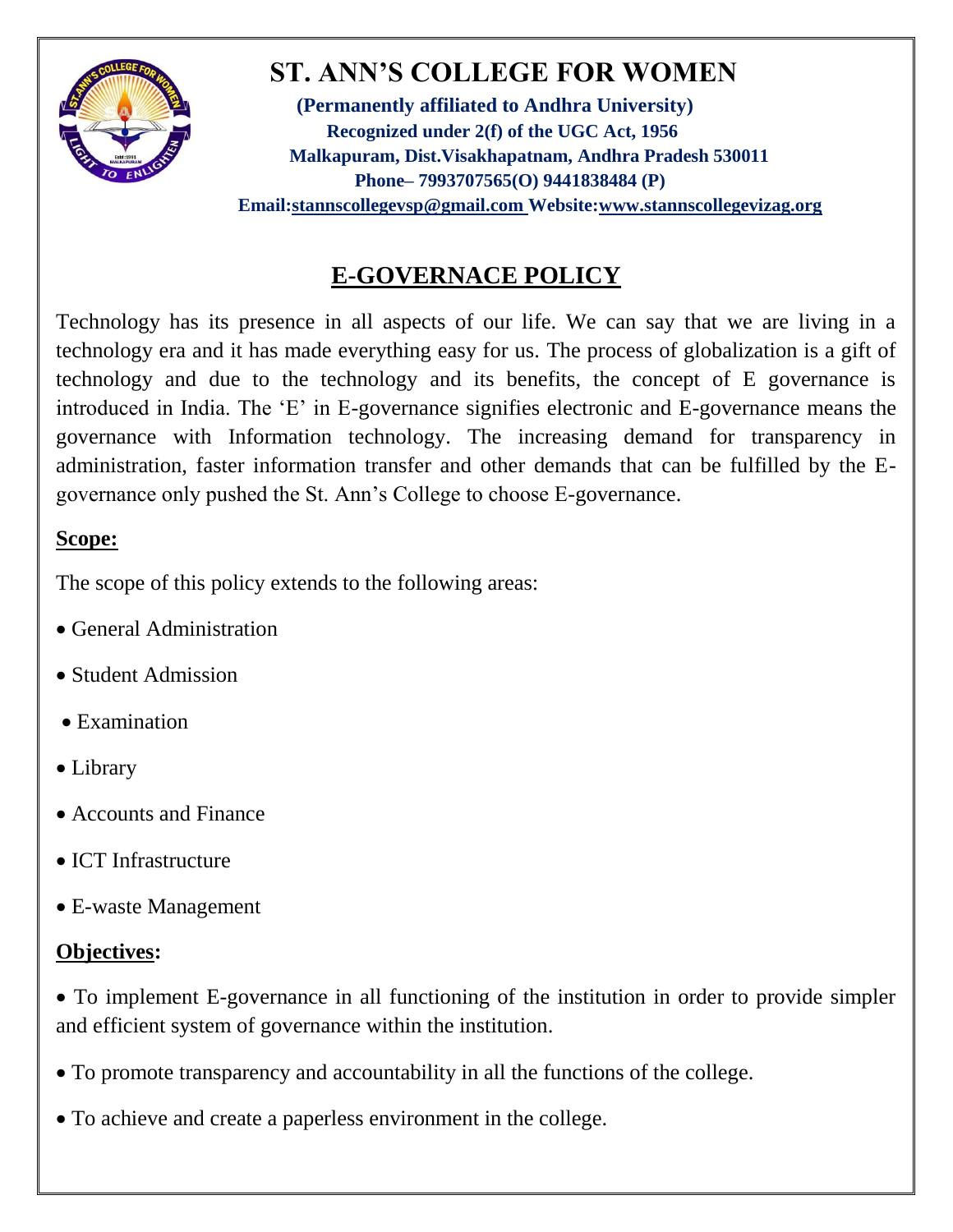- To provide easy and quick access to information.
- To make campus Wi-Fi enabled.
- To make our Classrooms ICT Enabled having Desktops, Laptops, Projectors, etc.
- To establish a fully automated Library.

#### **Policy:**

The college will implement e-governance in all aspects of functioning like library, accounts, admissions, administration, teaching, etc.

The policy is designed and framed to make each and every function transparent and accountable.

The College decides to make the following policies and procedure:

**Website:** The website will act as an information center which will reflect about the college, all its activities, important notices, courses offered, etc. For this purpose, a third party service provider/web designer will be appointed by the college. Training will be given to the administrative and teaching staff to make important updates on the website. The College strives to showcase its vibrant self and activeness through its website. All the important notifications have to go live on the website as and when they are released.

**Student Admission:** An open and transparent strategy for the admission process is followed which is further strengthened by the ethical practices and regulations as opined by the Andhra University. The College brings out its Brochure which is displayed on the website to give essential information about the college. As the college is affiliated to Andhra University, admission procedures are managed through university portal. Number of students applying to each course, withdrawals, fee submission, all to be managed through this Portal only. Students are required to submit a separate Offline Application Form for taking admission to the college.

**Accounts:** The office continues to maintain its account on Tally. Latest versions of the software to be purchased and used by the college. Advanced features help the staff to maintain financial records effectively and efficiently. Profit and loss, Balance Sheet are generated through this software only. All the analysis reports are also generated through Tally. Appropriate security measures should be taken for maintaining confidentiality of the transactions. Training to the existing staff and updation of the existing software must be done regularly. Payments are generally made and received through online mode such as NEFT, RTGS, Bank Transfers, etc

**Library:** The College continues to maintain its academic excellence through maintaining a well-stocked library. The College will add more and more e-learning resources for the benefit of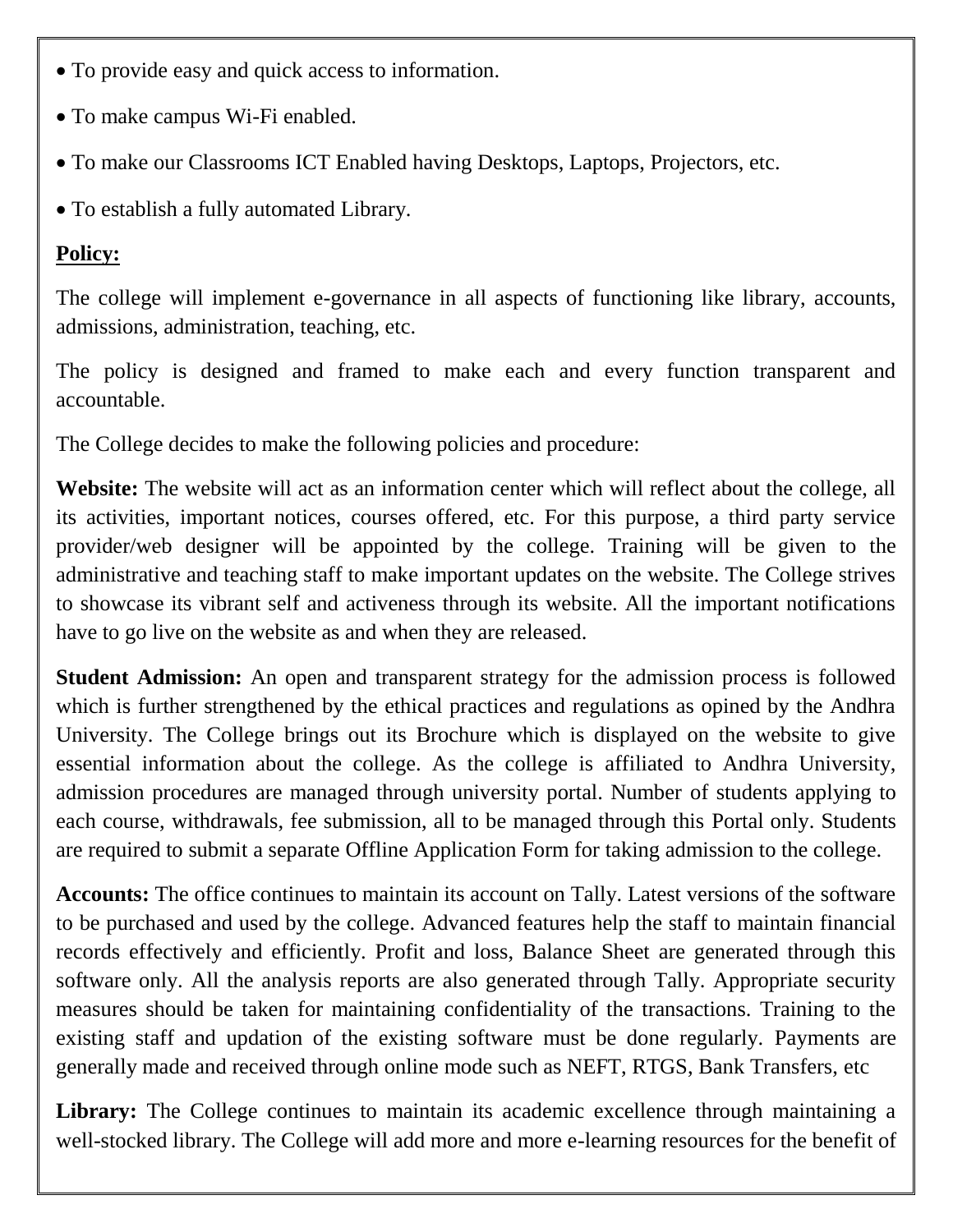the teachers and the students. The College should continue to subscribe to new journals and books regularly. Recommendations are taken from the teachers and students while subscribing to the e-resources. Teachers can apply to get books of different authors for the subjects they are teaching to increase the knowledge database.

- The Library to install fully automated ILMS software which should have an easy to use-Graphical User Interface, unicode support with Multilingual Search and export facility for most reports.
- The Database Maintenance module should cover all operations of database creation and maintenance.
- To encourage original writing among students and teachers, the Library should provide access to a fully automated software for plagiarism check.

**Administration:** To provide a hassle free, convenient and cheap process, maximum of the administration of the society should be handled with ICT based technology.

- Attendance Management Software to be used by Administrative Staff and Teaching Faculty to record and track Attendance.
- Administrative Office should use Advanced Excel and File Management System Tools to maintain effective database.
- To provide a hassle free, convenient and smooth process, administration of the college to be made paperless. Students must be able to obtain maximum services in online mode.
- The college will look into opportunities to automate some of its functions related to administration.
- Admin Staff to be provided with adequate training and development to keep them abreast with the new technology.

**Examination:** The College has adopted an online system where students can view their total internal assessment marks at the end of each semester and can report discrepancies, if any. The Examination process is regulated by the University and thus e-governance policy of the University to be adopted in this regard.

**Alumni:** In order to strengthen our alumni relationships, a separate alumni page to be created on the website providing facilities like registration, prominent alumni of the college, feedback and many other aspects. Alumni association to be consulted for regular updates and database management